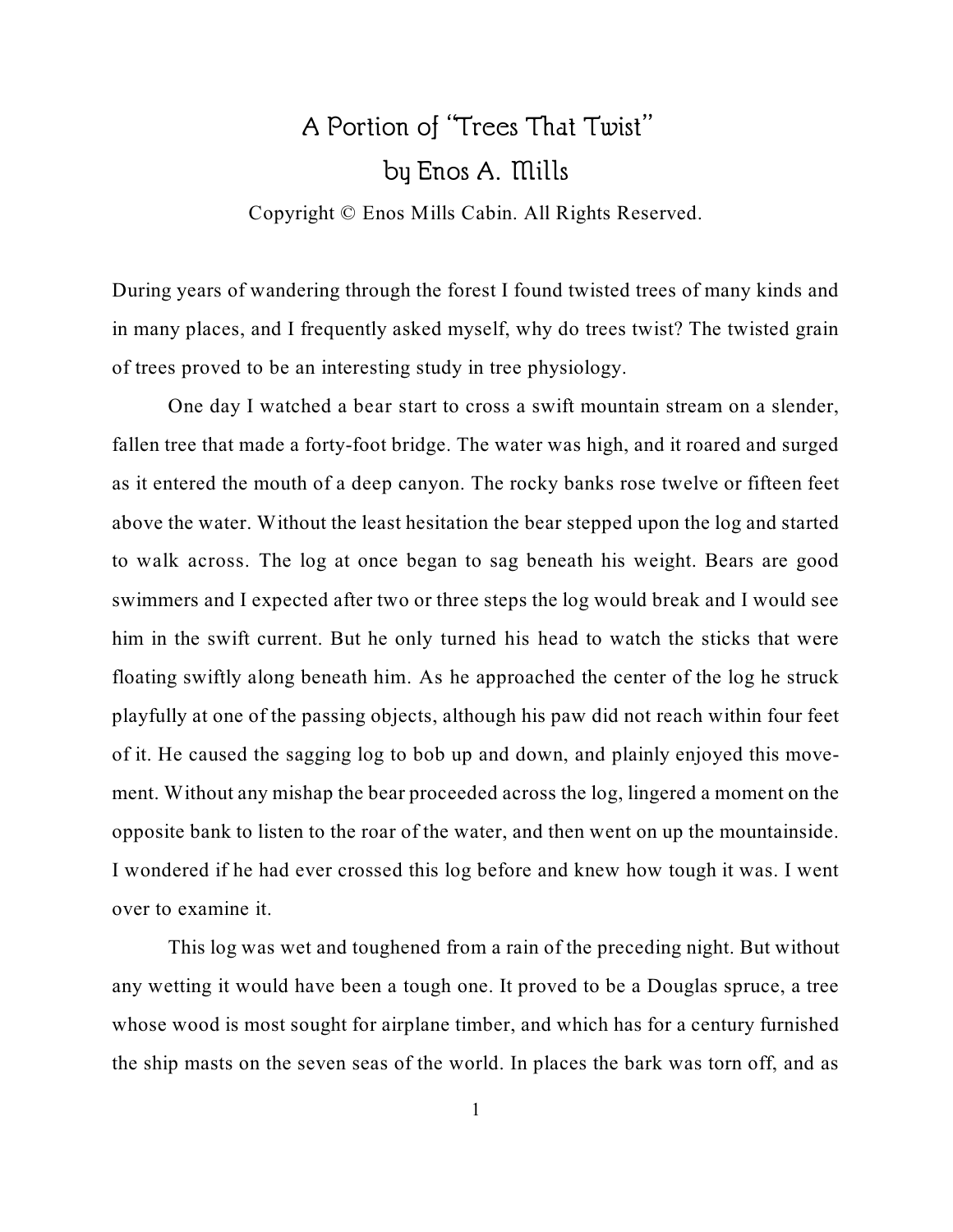I examined it I discovered that the fibers of the wood were twisted round and round like the turns of a screw. I chopped deep into the tree and found that it was twisted nearly to the center. Then I walked across and cutting off the top of the tree and found there it was twisted through to the center. Returning to the other side of the stream I chopped off the stump with its upturned roots and found that the twist at the bottom had begun when the tree was about two inches in diameter. This spruce had grown close to the bank of the stream with its roots wedged in the vertical and horizontal cracks of the rocks.

In questioning numbers of people about twisted trees I was told that the wind was the chief cause of this deviation from the normally straight grain. This seemed plausible, but after finding pronounced twists in trees in sheltered coves and in the bottom of windless canyons, I abandoned the wind as even a possible factor.

Several lumbermen told me that soft woods such as pines, firs and aspens twist from left to right, and the hard woods from right to left. And I was also repeatedly told that trees in the northern hemisphere twist only from left to right and that below the equator they twist from right to left. This I believed until one day I found contradictory evidence. I had photographed a dead pine of pronounced spiral growth, twisting from left to right. In developing the negative I discovered another pine standing a few feet from the twisted tree that had a twist in the reverse direction.

Limber pine and Douglas spruce are the two species, of the trees I have examined, which show the most extreme twists. I have also found specimens of twisted trees among the western yellow pine, the lodgepole pine, the aspen, elm, cottonwood and two or three species of oak. It may be that all species twist, though less intensely, whenever there is an influential combination of resistant conditions.

One day I examined a dead pine in which the turns of the spiral were so close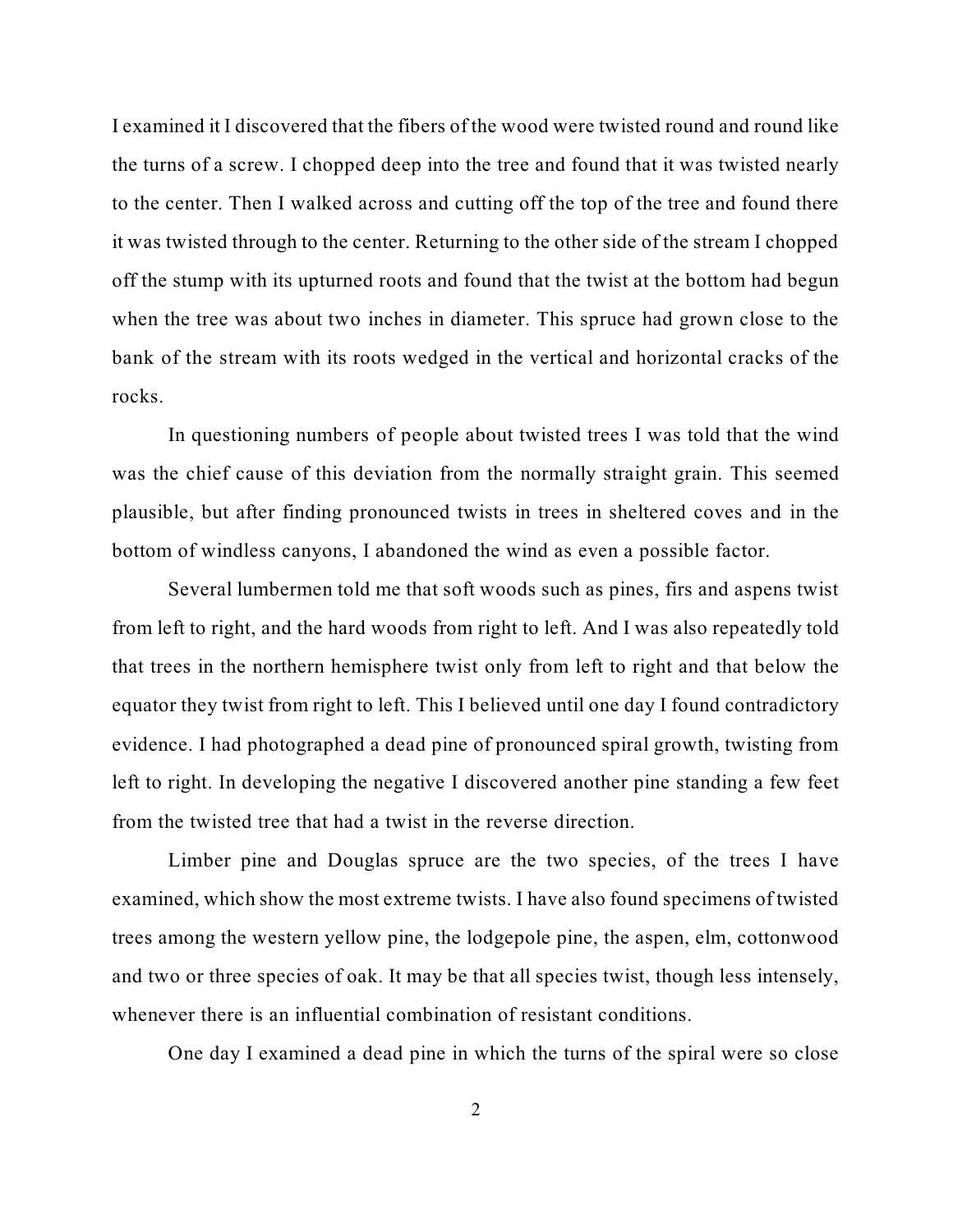together that the log had the appearance of being wrapped round and round horizontally with a grayish-brown yarn of wood fibre. But in most trees the twist is more nearly that of a much elongated spiral spring, going around a tree of one foot diameter once in every two feet of rise. The spiral paint on a stick of candy illustrates the closeness of the turns in the twist of most twisted trees. The limbs of twisted trees appear to be twisted in the same direction and in like degree as the trunk.

It is almost an impossibility to split these larger twisted trees. Limbs or knots run through the coiled spirals like so many iron bolts or reinforcing rods of steel. I have tried splitting short twisted sticks when they were wet. I had exercise but did not add to the pile of split wood. When they are frozen, however, they can be split.

Trees of this twisted type are more durable for outside timbers; and when sawed they often are more attractive for veneer or for polish than the woods of more straight grained trees.

The most closely twisted trees that I have seen are the limber pine of the Rocky Mountains from an altitude of 8,000 feet to Timberline, somewhat above 11,000 feet. And the most intensely twisted specimens of these were trees that grew in the most trying conditions at timberline—contending with high winds, drouths, sudden changes of temperature and an excess of rocks in the soil.

The twist in a living tree rarely shows unless the bark has been removed from some cause. I have had the best opportunities to study twisted trees in fire-killed areas where the bark has been burned off, and at timberline and other windswept places where the bark has been sandblasted away, and in trees struck by lightning where the lightning has torn its spiral pathway in the bark.

Even lightning is given a spiral journey by the structure of a twisted tree. When lightning strikes a tree of ordinary straight grain it usually runs directly to earth,